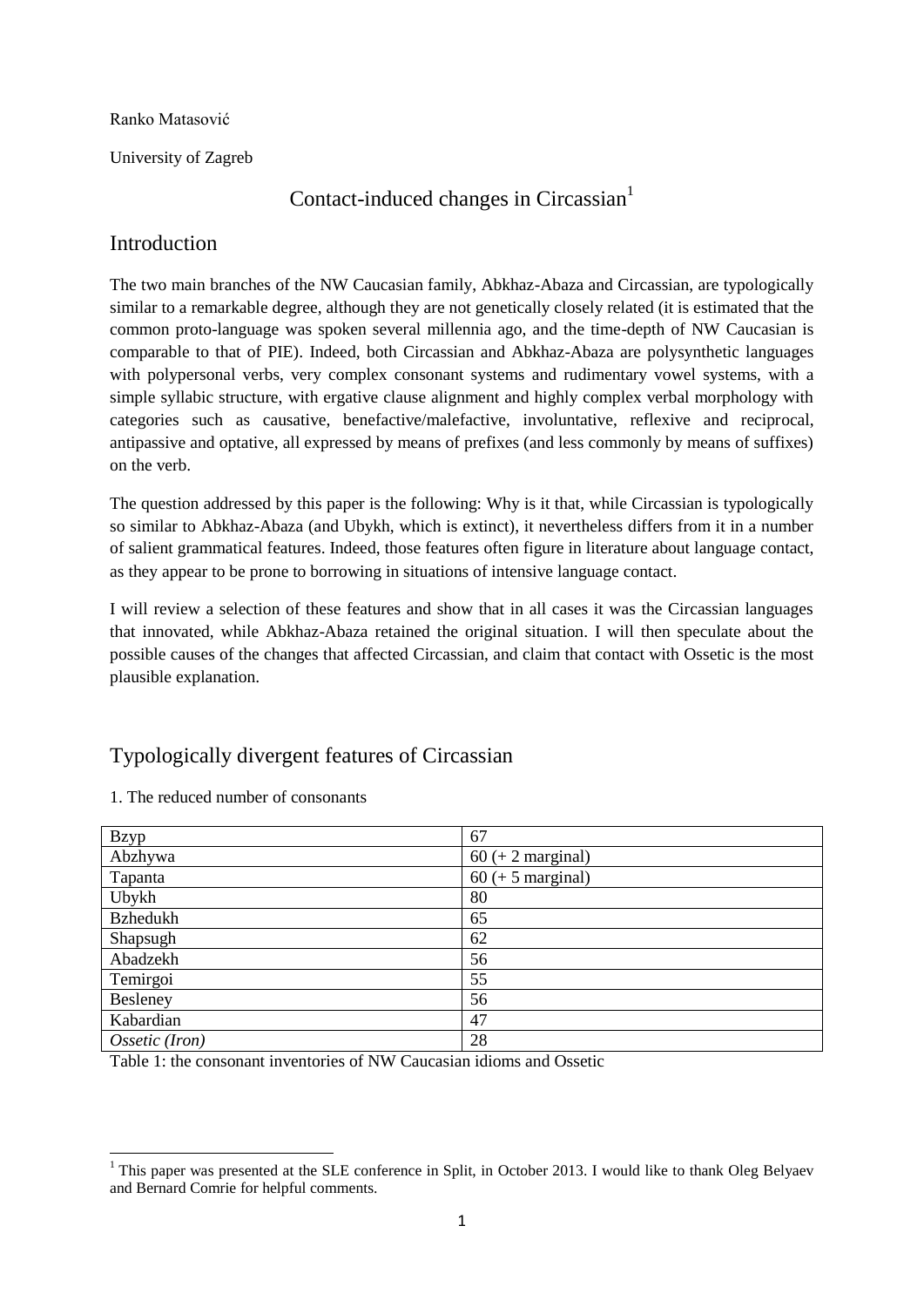Westernmost Circassian dialects (Bzhedukh and Shapsugh) are phonologically the most conservative (Chirikba 1996: 109); they preserve the original distinction of aspirated and non-aspirated consonants, along with voiced and glottalized consonants.

Chirikba posits 72 consonants in Common Abkhazian (1996: 61-62); the number of consonants in Common Circassian is controversial, and ranges from 53 (Kumaxov) to 65 (Chirikba 1996: 110).

As can be seen from the comparison of data in Table 1 and the disposition of ethnic groups on Map 1, the more one moves to the Northeast, the simpler the consonant inventories of NW Caucasian idioms tend to become. Table 1 shows also that the number of consonants in Ossetic is rather limited by Caucasian standards. The comparison of Kabardian consonant system with that of Ossetic shows structural similarities.

Kabardian consonant system (Matasović 2013):

|           |                                                  | unvoiced voiced                                       | glottalized                                   | resonants             | glides |
|-----------|--------------------------------------------------|-------------------------------------------------------|-----------------------------------------------|-----------------------|--------|
| labial    |                                                  | b                                                     | $\begin{smallmatrix}&p'\\f'\end{smallmatrix}$ | ${\rm m}$             | W      |
|           | $\frac{p}{f}$                                    | $\overline{\mathbf{V}}$                               |                                               |                       |        |
| dental    | t c                                              | d dz                                                  | $t'$ $c'$                                     | $n \rightharpoonup r$ |        |
|           | ${\bf S}$                                        | $\mathbf{Z}% ^{T}=\mathbf{Z}^{T}\times\mathbf{Z}^{T}$ |                                               | $1$ $1$ $1'$          |        |
| palatal   | č                                                | dž                                                    | č'                                            |                       | y      |
|           | $\check{\textrm{s}}$ $\acute{\textrm{s}}$        | žź                                                    | $\acute{\textrm{s}}'$                         |                       |        |
| velar     | $k^w$                                            | $\gamma (\gamma^w)$ <sup>g<sup>w</sup></sup>          | $k^w$                                         |                       |        |
|           | $\boldsymbol{X} \quad \boldsymbol{X}^{\text{W}}$ |                                                       |                                               |                       |        |
| uvular    | $q q^w$                                          |                                                       | $q'q''$                                       |                       |        |
|           | $\chi \chi^w$                                    | $\dot{g}~\dot{g}^w$                                   |                                               |                       |        |
| laryngeal | $2^w$<br>$\overline{\mathcal{L}}$                |                                                       |                                               |                       |        |
|           | $\mathbf h$                                      |                                                       |                                               |                       |        |

#### Ossetic (Iron) consonant system (Abaev 1964: 6):

| labial  | unvoiced<br>p<br>f     | voiced<br>b<br>$\mathbf V$ | glottalized<br>p' | resonants<br>m | glides<br>W |
|---------|------------------------|----------------------------|-------------------|----------------|-------------|
| dental  | t<br>$\mathbf{c}$<br>S | d dz<br>Z                  | $t'$ $c'$         | $n \rceil$     |             |
| palatal | č                      | dž                         | č'                |                | y           |
| velar   | k                      | g                          | k'                |                |             |
| uvular  | q<br>χ                 | ġ                          |                   |                |             |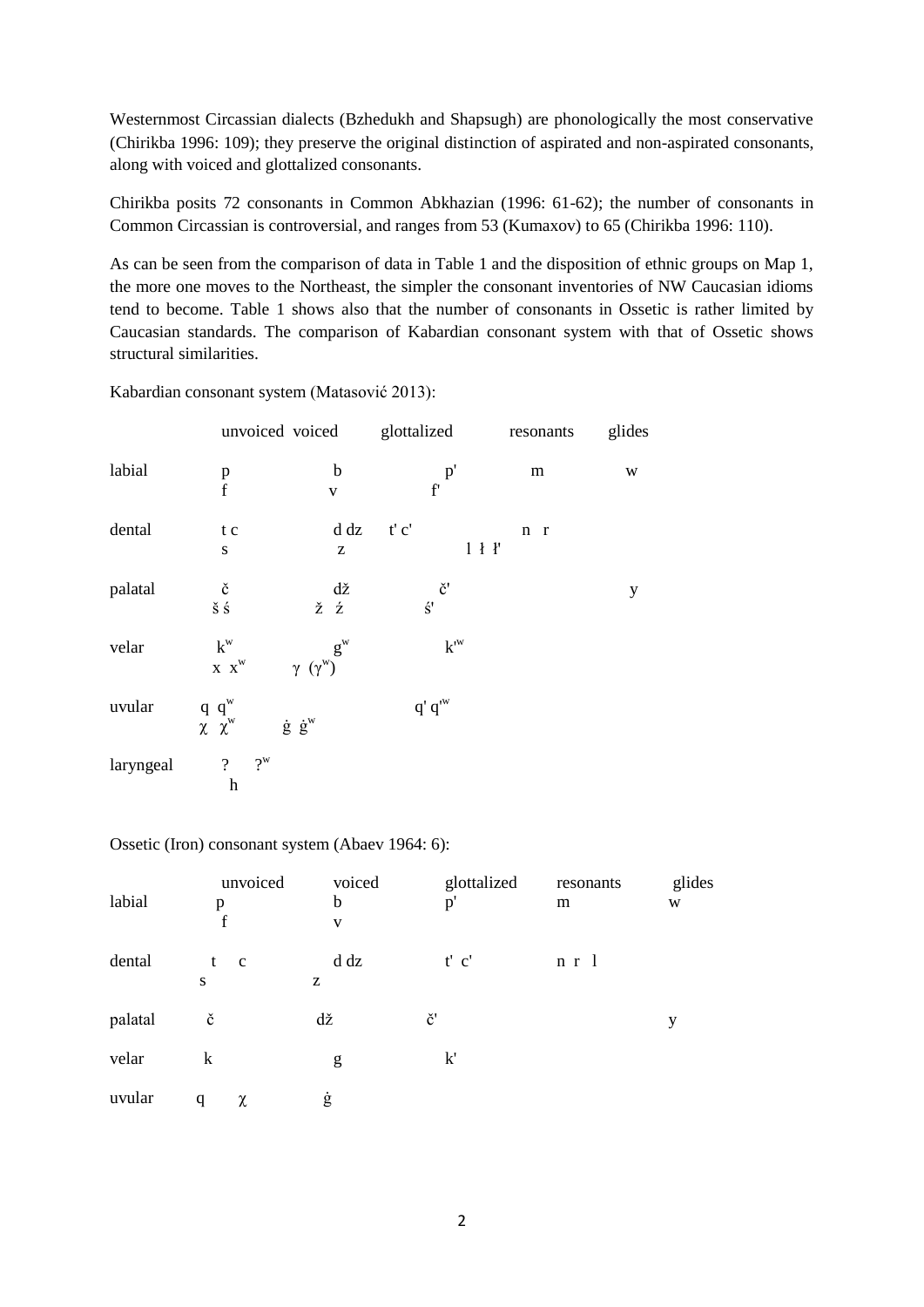

MAP 1: The NW Caucasian peoples in the late 18th century

#### 2. The disappearance of grammatical gender

Abkhaz-Abaza is characterized by three genders: masculine, feminine, and neuter (non-human). They are expressed on personal pronouns, numerals, and on verbs (fused with personal prefixes). Nouns distinguish human and non-human plural markers, and possessive prefixes also distinguish gender (they also occur on postpositions, which agree with their head nouns in gender/number). Masculine and neuter forms are not distinguished in the  $2<sup>nd</sup>$  and  $3<sup>rd</sup>$  person singular pronouns, and some verbal prefixes and numerals distinguish only human from non-human forms (Chirikba 2003: 32):

(1) personal pronouns in Abkhaz:

*wa-rá* "thou" (m. and n.)

- *ba-rá* "thou" (f.)
- *la-rá* 'she' (f.)
- *ja-rá* 'he' (m.) but *jará d-ca-wá-jt'* '(s)he goes' (m./f.)

*ja-rá* "it" (n.) *jará ca-wá-jt'* "it goes" (n.)

In numerals, the 'non-human' suffix is  $-ba$ , and the human suffixes are  $-d\check{z}a$  and  $-j^{\check{w}}z$ , cf.  $j^{\check{w}}$ -ba 'two' (n.) vs.  $j^{\omega}\hat{\partial}d\tilde{z}$ 'á (m./f.),  $x^{\omega}$ -ba 'five' (n.) vs.  $x^{\omega}$ -j<sup>\v</sup> $\delta$  (m./f.).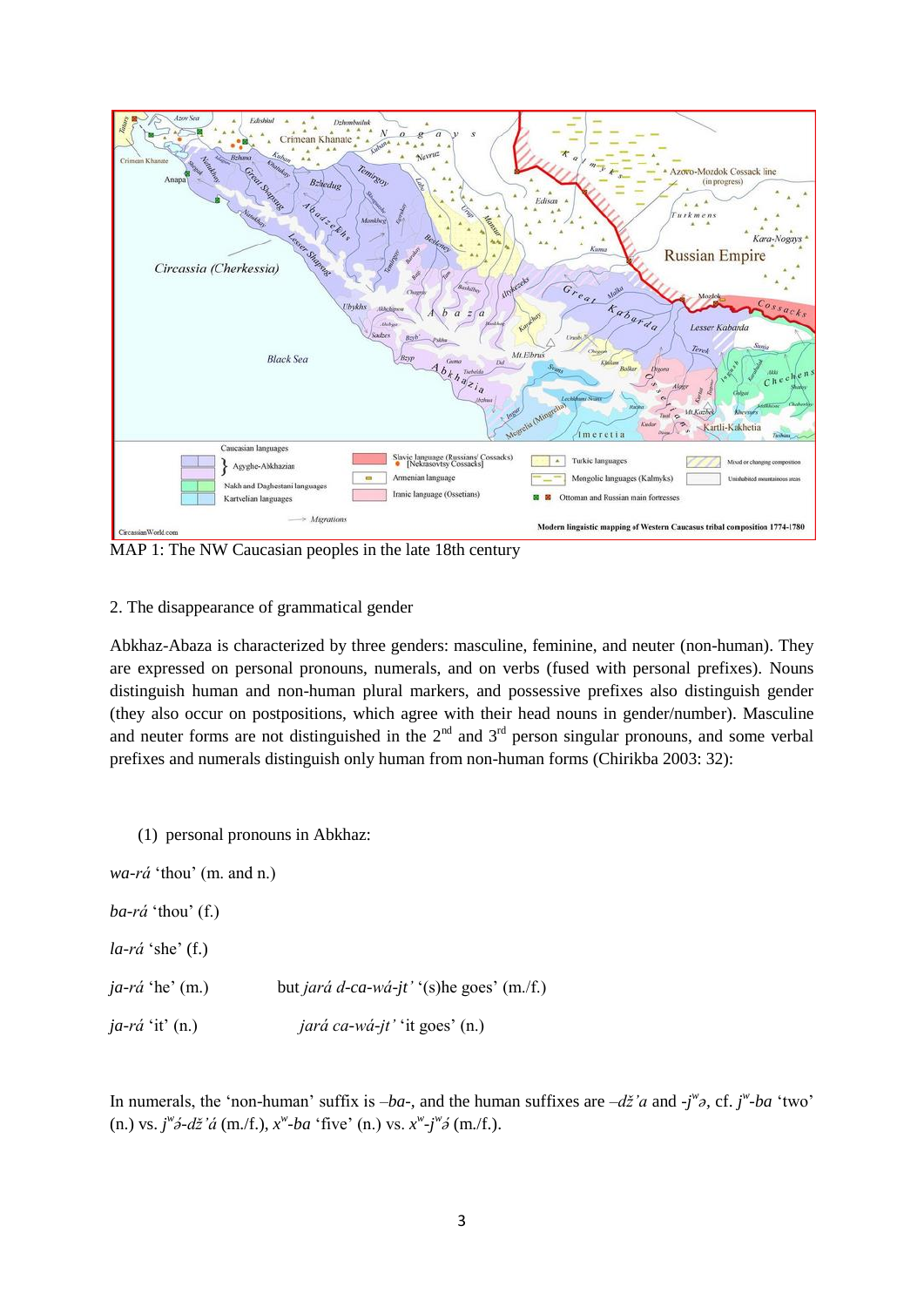| Person          | Gender |    | Absolutive    |          | Oblique         |                               | Ergative                             |                             |
|-----------------|--------|----|---------------|----------|-----------------|-------------------------------|--------------------------------------|-----------------------------|
|                 |        |    | $_{\rm Sg}$   | P1       | $_{\rm Sg}$     | P1                            | $_{\rm Sg}$                          | P1                          |
| 1 <sup>st</sup> |        |    | $s(e)$ -      | $h(a)$ - | $s(e)$ -        | $h(a)$ -                      | $s(\partial)/\partial z(\partial)$ - | $h(a)$ -//aa-               |
| 2 <sup>nd</sup> | н      | M  | $W(a)$ -      |          | $W(a)$ -        |                               | $W(a)$ -                             |                             |
|                 |        | F  | $b(a)$ -      | š°(ə)-   | $b(a)$ -        | $\check{s}^o(\Theta)$ -       | $b(a)$ -                             | š°(ə)-//ž°(ə)-              |
|                 |        | NH | $W(a)$ -      |          | $W(a)$ -        |                               | $W(a)$ -                             |                             |
| 3 <sup>rd</sup> | Н      | M  | $d(\Theta)$ - |          | $j(\partial)$ - |                               | $j(\partial)$ -                      |                             |
|                 |        | F  |               | j(ə)-    | $I(\sigma)$     | $I(\partial)/I(d(\partial) -$ | $I(\sigma)$                          | $r(\partial)/d(\partial)$ - |

Table 2: Abkhaz agreement markers (from Chirikba 2003: 40)

The Circassian languages, as well as Ubykh, do not have gender. Moreover, it is not the case that the Abkhaz-Abaza gender markers can be derived from some lexical items in Circassian (say, the words for 'woman', or 'thing', or 'man'), so there is no reason to believe that the gender system in Abkhaz-Abaza is an innovation. It is much more likely to be an archaism, which implies that it was lost in Circassian. This is, generally, also the conclusion of Abdokov (1981: 55-61). Whether the Abkhazian gender system is derivable from a Common North Caucasian one, which was similar to the gender system found in NE Caucasian, need not concern us here, although Abdokov"s arguments in favour of that thesis appear plausible to me.

Of all the verbal person markers that distinguish gender (which are nearly identical to possessive markers on nouns and postpositions), only the masculine and non-human forms (2 sg. m/n *wa*-, 3 sg. n *j* $\theta$ -) have parallels in Circassian, where they correspond to the 2<sup>nd</sup> and 3<sup>rd</sup> person sg. verbal prefixes, respectively (Kab. 2sg. *wǝ-*, 3sg. *yǝ-*).

The rules ordering the personal prefixes are identical in Abkhaz-Abaza and in Circassian and they can be projected back to Proto-NW Caucasian(2a-b). Having that in mind, it is difficult to see how Abkhaz-Abaza could have introduced a new set of gendered personal prefixes. It is much more probable that the Circassian languages simply generalized the use of masculine/inanimate personal prefixes and that the rest of them (especially the feminine prefixes) simply fell out of use.

| $(2a)$ Abkhaz (Chirikba 2003: 38)                         | (2b) Kabardian:                                              |
|-----------------------------------------------------------|--------------------------------------------------------------|
| $j\partial -l\partial -s-ta-0-jt'$                        | $y\partial - ry\partial - s-t-\bar{a}-\dot{s}$               |
| 3sG.O-3sG.F.IO-1sG.S-give-AOR.-DYN.<br>"I gave it to her" | 3sg.O-3sg.IO-1sg.S-give-PRET.-AFF.<br>"I gave it to him/her" |

In most cases when gender distinctions are completely lost in a language, a substratum is involved (Matasović 2004). This can be shown, e.g., in the case of Cappadocian Greek under the influence of Turkish, in the case of Swedish dialects spoken in Finland, and it is very probable in the case of the loss of gender in Armenian (under the influence of Urartian).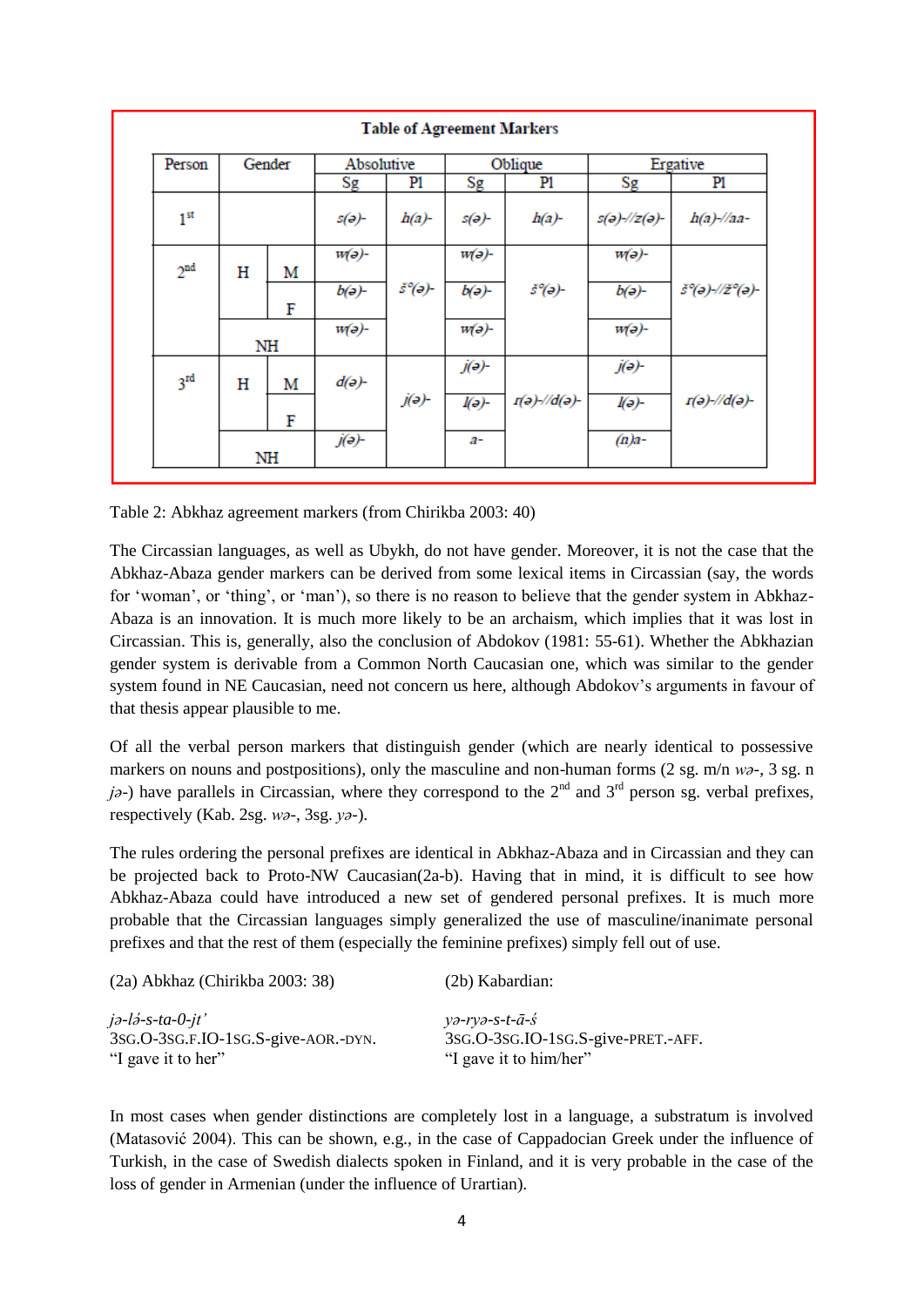Ossetic does not have grammatical gender, unlike the Nakh languages and nearly all the Daghestanian languages. It is unclear when Ossetic lost the inherited Some East Iranian languages attested in the 1<sup>st</sup> millennium AD, such as Khotanese Saka, still have a two-gender system, but the disappearance of gender in Alanian could have been earlier. Karachay-Balkar, a Turkic language spoken in the Caucasus, also does not have gender, but as we shall argue later on, it was introduced to the region too late to trigger of the wholesale disappearance of gender in Circassian. Kartvelian languages, which also do not have gender, were never in direct contact with Circassian; they could be expected to influence Abkhaz-Adyghe, which they did.

3. The development of the category of grammatical case fused with the category of definiteness

Ossetic is a nominative/accusative language with differential object marking; the (unmarked) nominative is used for indefinite/impersonal objects, e.g.

(3) *sug aersaett*  wood(NOM) chop "chop firewood" (Abaev 1964: 17)

For definites/personals, the genitive is used:

(4) *mae-mad-y ragaej nal fedton* my-mother-GEN long.time not I.saw "I haven"t seen my mother for a long time" (Abaev 1964: 18)

In Kabardian (and Adyghe), the Absolutive suffix *–r* marks only definite intransitive subjects and definite objects (Matasović 2008):

- (5) *ś'āla-r y-aw-dža* boy-ABS 3SG.-PRES.-study "The boy studies"
- (6) *sa txəłə-r q'a-s-śt-ā-ś* I book-ABS DIR-1SG.-take-PRET.-AF. "I took the book"

The ergative is the case of the transitive subject (irrespectively whether it is definite or indefinite), and of definite indirect objects and obliques:

- (7) *stwədyant-əm txəłə-r ya-dž-ā-ś* student-ERG book-ABS 3SG.-study-PRET.-AF. "The student studied the book"
- (8) *ā c'əx w ə-m txəłə-r mə fəz-əm yə-r-ya-t*  this man-ERG book-ABS this woman-ERG 3sG.-3sG.-3SG.-give "This man gives the book to this woman"

The Circassian case system looks like an ergative-language's response to close contact with a nominative/accusative language with differential object marking: in both Ossetic and Circassian, only definite undergoers (objects) are case marked, but in Circassian the undergoer of the transitive verb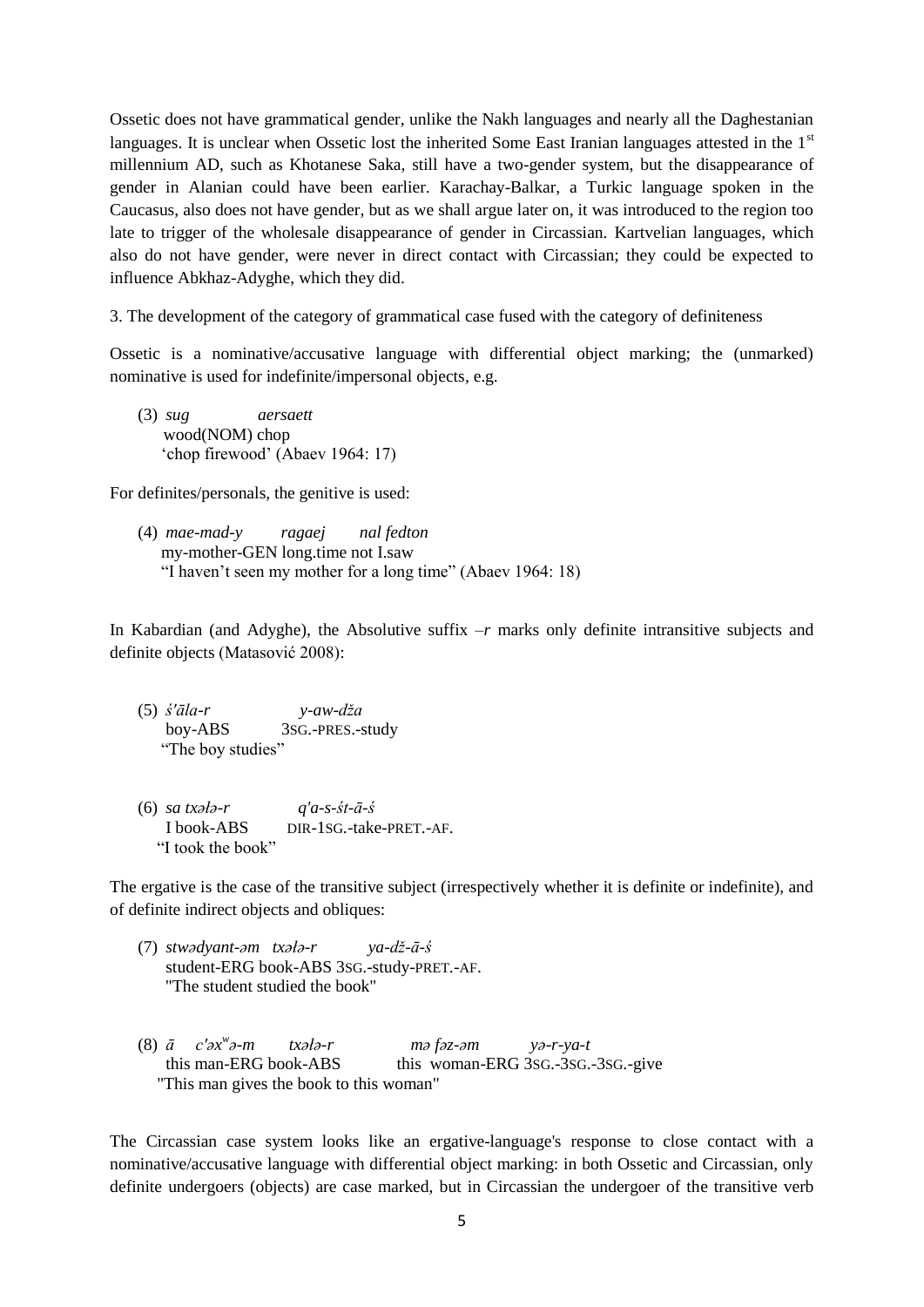happens to bear the same case marker as the single argument of the intransitive verb, just as one might expect in an ergative language. $^{2}$ 

### 4. What about word-order?

In word-order, where we would also expect mutual influences in the situation of long-standing bilingualism, Ossetic agrees not only with Circassian, but with Abkhaz as well.

| Abkhaz        | Kabardian     | Ossetic (Iron) | Chechen       | <b>Balkar</b> |
|---------------|---------------|----------------|---------------|---------------|
| SOV           | <b>SOV</b>    | <b>SOV</b>     | <b>SOV</b>    | SOV           |
| Postpositions | Postpositions | Postpositions  | Postpositions | Postpositions |
| Gen-N         | Gen-N         | Gen-N          | Gen-N         | Gen-N         |
| $N$ -Adj      | $N$ -Adj      | $Adj-N$        | $Adj-N$       | $Adj-N$       |
| Dem-N         | Dem-N         | Dem-N          | Dem-N         | Dem-N         |
| Num-N, N-Num  | Num-N, N-Num  | Num-N          | Num-N         | Num-N         |
| Rel-N         | Rel-N         | Rel-N          | Rel-N         | Rel-N         |

As can be seen from the table, all three languages agree in the basic order of syntactic elements, except with respect to the order of adjectives and nouns, where Ossetic diverges. The correspondences in word-order are non-informative, as these patterns are shared by many, if not most, languages of the Caucasus. They may be areal, but they do not tell us anything about the source language or the direction of borrowing/influence.

## Ossetic and Caucasian or NW Caucasian?

Influences of Caucasian languages on Ossetic are well-known:

- the development of glottalic consonants and the uvular stop [q]
- the agglutinative case system with several local cases (9 cases in Iron, 8 in Digor)
- the introduction of vigesimal counting system
- the two-dimensional system of local prefixes (Abaev 1964: 76-77).

Some contact-induced innovations of Ossetic point specifically to NW Caucasian as a source:

- the development of possessive prefixes (Erschler 2009); these are not found in other Iranian languages, but all NW Caucasian languages have them, cf. Kab. *wya-š* 'your (sg.) horse', sya-š 'my horse', *dya-š* 'our horse', etc.
- the existence of adverbial case (called *equative* in Ossetic), cf. Oss. *fat-aw ataxti* "he flew like an arrow", Kab. *džāta-wə* "like a sword" (even the morphemes for equative/adverbial are similar, and may have been borrowed from NW Caucasian into Ossetic). Beljaev (2010: 301) argues convincingly that the development of equative is relatively recent in Ossetic.
- the use of Ablaut in differentiation of transitive from intransitive verbs, cf. Oss. *kalyn* 'pour' vs. *kaelyn* "flow", *xalyn* "destroy" vs. *xaelyn* "be destroyed", *safyn* "lose" vs. *saefyn* "get lost"

<sup>1</sup>  $2$  The inherited Iranian case system was thoroughly re-shaped in Ossetic (Cheung 2008, Beljaev 2010); its development may have been influenced by Kartvelian (Beljaev 2010: 309-10), as it shows close affinities with it.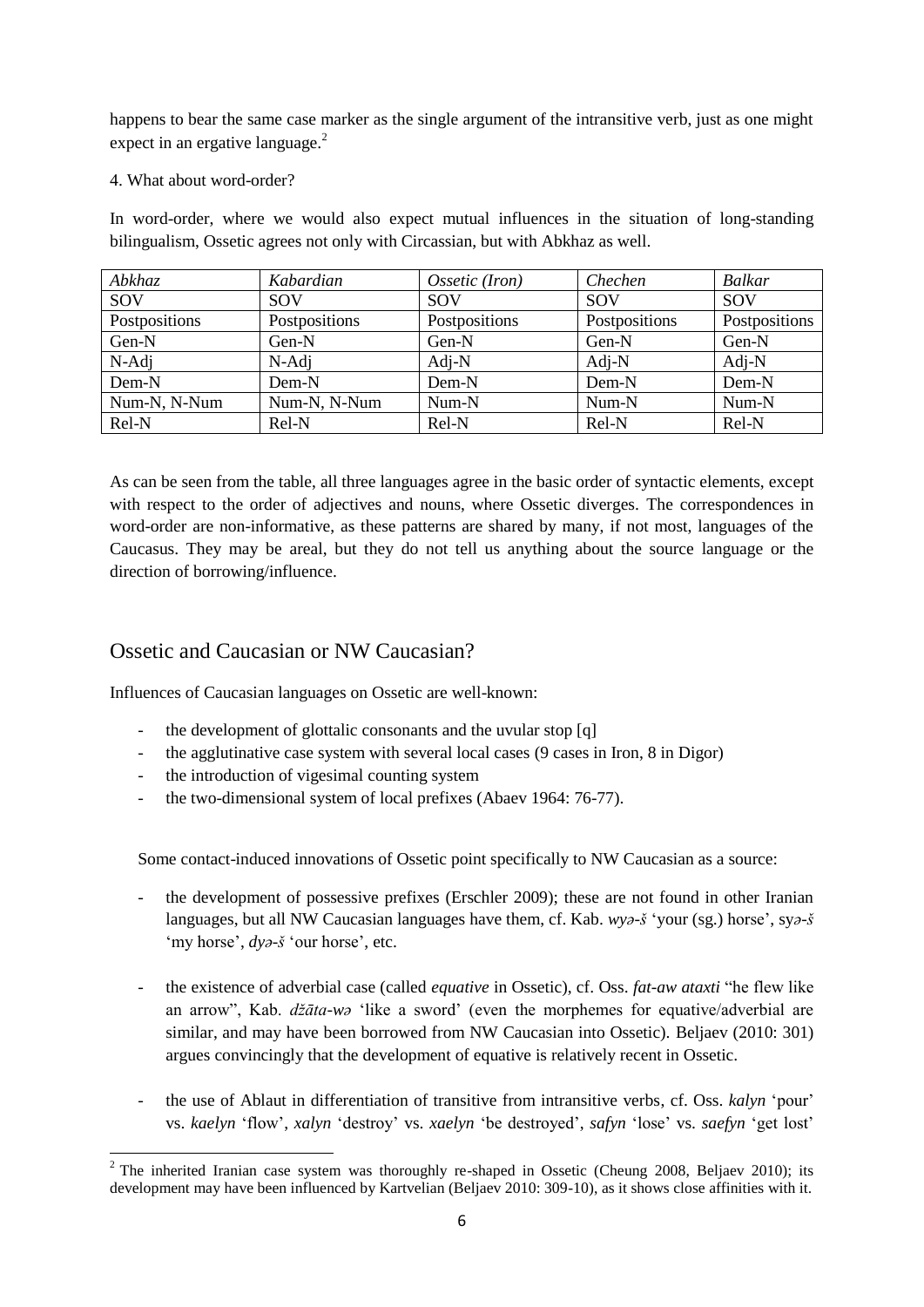(Abaev 1964: 42); here Ossetic agrees essentially particularly with Circassian rather than with NW Caucasian in general, cf. Kab. *dan* "to sew (intrans.)" - *dən* "to sew (trans.)", *txan* "to write (intrans.)' - *txan* 'to write (trans.)', *xan* 'mow (intrans.)' - *xan* 'mow (trans.)'. In Abkhaz-Abaza and Ubykh the opposition between [a] and [*ə*] expresses directionality (the opposition between centripetal and centrifugal action, which is presumably more archaic than the opposition found in Circassian).

There are a few other features in which Circassian probably innovated, differing from Abkhaz-Abaza and agreeing with Ossetic. They are, however, not specific enough to be probative on their own.

1. Circassian probably lost the opposition of inclusive and exclusive pronouns in the 1st person pl., which exists in Abkhaz (though this is somewhat complicated and controversial, see Hewitt 1979: 56- 59): Abkh. 1. pl*. ħa(rà)* inclusive and general vs. *ħar-t* exclusive. Apparently, this opposition has been lost in contemporary language.<sup>3</sup> Like other Indo-Iranian and Indo-European languages, Ossetic lacks the inclusive-exclusive opposition (which exists in Nakh languages and in many Daghestanian languages).

2. Circassian probably reduced three degrees of deixis found in Abkhaz to just two; Ossetic is also characterized by two degrees of deixis:

| Abkhaz       | Kabardian | Adyghe (Shapsugh) | Ossetic (Iron) |
|--------------|-----------|-------------------|----------------|
| aráj         | тә        | mә                | a, av          |
| $an\delta j$ | maw       | wa, wə            | wəy            |

*wǝj*

In Kabardian, the form *maw* probably developed from *mǝ* + *wa* (Kumaxov 1989: 93-95), where *wa* is the demonstrative stem preserved in Shapsugh, cognate with Abkhaz *waj*.

3. Abkhaz-Abaza has free accent, and some dialects (e.g. T"apanta Abaza) are tonal (Dybo 1989). In Circassian, all traces of tonal oppositions are lost, and the accent is fixed and dynamic, falling on the last syllable before the final consonant of the root. This is generally on the ultimate or penultimate syllable, e.g. Kab. *zátan* "give presents", *džāta* "sword", but *džāta-mč'a* "with the sword", *pśāśa* "girl", but *pśā́sa-xa-r* "girls". It appears very probable that the Common NW Caucasian protolanguage was tonal, just like T"apanta (Abitov 1981: 29). In Ossetic, the stress is also dynamic and predictable, generally falling on the first syllable (if its vowel is "strong"), or on the second syllable (if its vowel is "weak"), cf. Oss. *súdzag* "burning", *saenaéfsir* "grapes" (Abaev 1964: 11). It is possible, though unprovable, that the elimination of free tonal accent and the development of fixed dynamic accent in Circassian is also due to Ossetic influence. In Nakh languages, we find tonal oppositions, so they are an unlikely source of the innovation in Circassian.

4. The development of the opposition between alienable and inalienable possession. This opposition does not exist in Abkhaz-Abaza, but it is found in Adyghe, where the inalienable possessive prefixes are opposed to alienable prefixes, cf. Ad. *sǝ-* "my (inal.)" *wǝ-* "your (inal.) vs. *syǝ-* "my (al.)", *wyǝ-* 'your (al.)'. The opposition between inalienable and alienable forms of possessive prefixes does not

<sup>&</sup>lt;sup>3</sup> "The strictly inclusive forms may and usually do appear where one would excpect exclusives" (Hewitt 1979:

<sup>57). &</sup>quot;At present the inclusive exclusive category does not seem to be existent in Abkhaz" (Chirikba 1996: 33).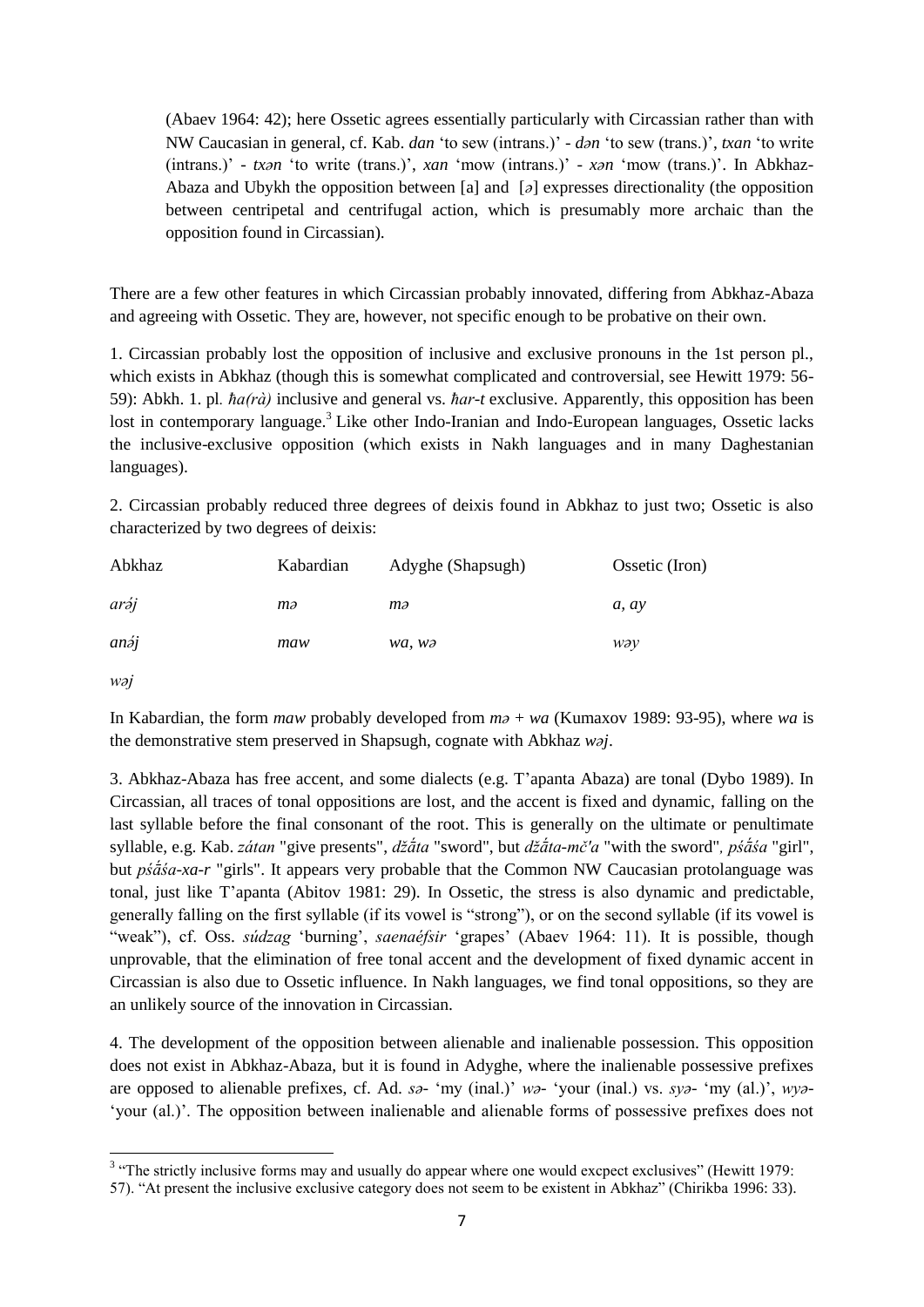exist in Kabardian, except residually in the Besleney dialect. The Kabardian possessive forms correspond to the alienable forms of Adyghe, and they can be shown to be morphologically complex (they contain the possessive particle \*y*ǝ-* besides the person marker). Moreover, the inalienable forms of possessive prefixes have their exact cognates in Abkhaz-Abaza, while the alienable forms do not. On the basis of this, Kumaxov (1989: 44-5) concludes that the opposition of alienable and inalienable possessive prefixes is a Circassian innovation, which was subsequently lost in Kabardian. In Ossetic, the opposition of alienable and inalienable possession is expressed in the fact that kinship terms and body parts are obligatorily possessed nouns: *mae-k'yx nyccavton* "I hurt my arm" / \*k"yx nyccavton "I hurt an arm". Ossetic also shows alienability oppositions in predicative possessive constructions. Inalienably possessed nouns take the dative case, while the alienably possessed nouns are in the allative. Since the alienability opposition seems to be expressed in a similar way in Batsbi (a Nakh language) Belyaev (2010: 316) tentatively assumes that in Ossetic it may have developed under the areal influence of Nakh languages. From Ossetic, it may have spread to Circassian, but not to Abkhaz-Adyghe.

### Historical context

Today, only Kabardian neighbors the area where Ossetic is spoken, and even this is a recent development, since it is known that the speakers of Kabardia moved to their present-day area in the Middle Ages, after the Mongol invasion, and after the collapse of Alanian power. However, before that invasion Alanian (the precursor of Ossetic) was much more widespread. It was one of the most prestigious languages on the Northern Caucasus (Map 2).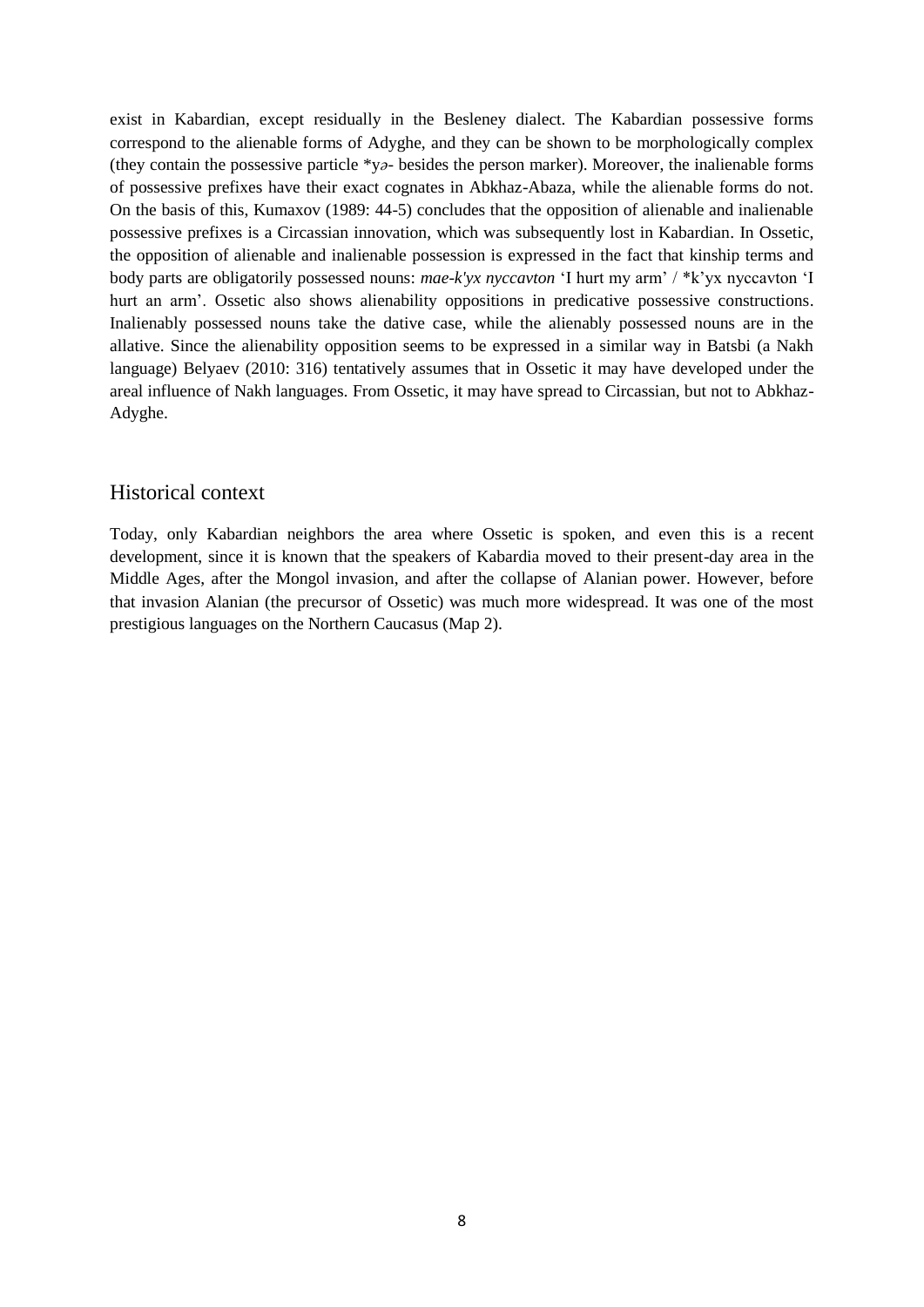

Map 2: Medieval Alania

There are many lexical borrowing from Circassian into Ossetic and vice versa. It is often impossible to ascertain who borrowed what from whom, and many such words have parallels in other Caucasian languages (Klimov 1986: 194). Kambolov (2006: 260ff.) claims there are around 750 Alanian-NW Caucasian lexical isoglosses, 480 of which are shared with Kabardian, and only 140 with Abkhaz. Here are some examples of probable Ossetic loans in Kabardian:

Kab. *ābdž* "glass" (Šagirov I: 55) vs. Osset. *avg/avgae* (cf. also Ingush *oaqae*)

Kab. *b*asam 'lord, master' (Šagirov I: 104), Abkh. *a-pš<sup>w</sup>ma* vs. Osset. *fysym/fusum* (cf. also Chechen *husam*)

Kab. *wāsa* "price", Abkh. *a-wasa* "sheep"(Šagirov II: 89) vs. Osset. *waess* "calf" (cf. also Chechen *fuos*  "booty"), etc.

Kab. *zantχ* "oats" (Šagirov I: 206), Osset. (Digor) *zaetxae* (Cf. also Balkar *zǝntxǝ*).

The adduced evidence certainly does not prove that there was significant linguistic influence from Ossetic on Circassian. But a case can be made, and there is a plausible historical scenario for such an influence. I would not claim that I was able to prove that the linguistic innovations in Circassian that we discussed in this paper were the result of linguistic contact with Ossetic, but I would like to argue for a weaker claim: if these innovations are due to language contact, Ossetic is the most likely candidate for the source language. None of the features discussed above are found in the other possible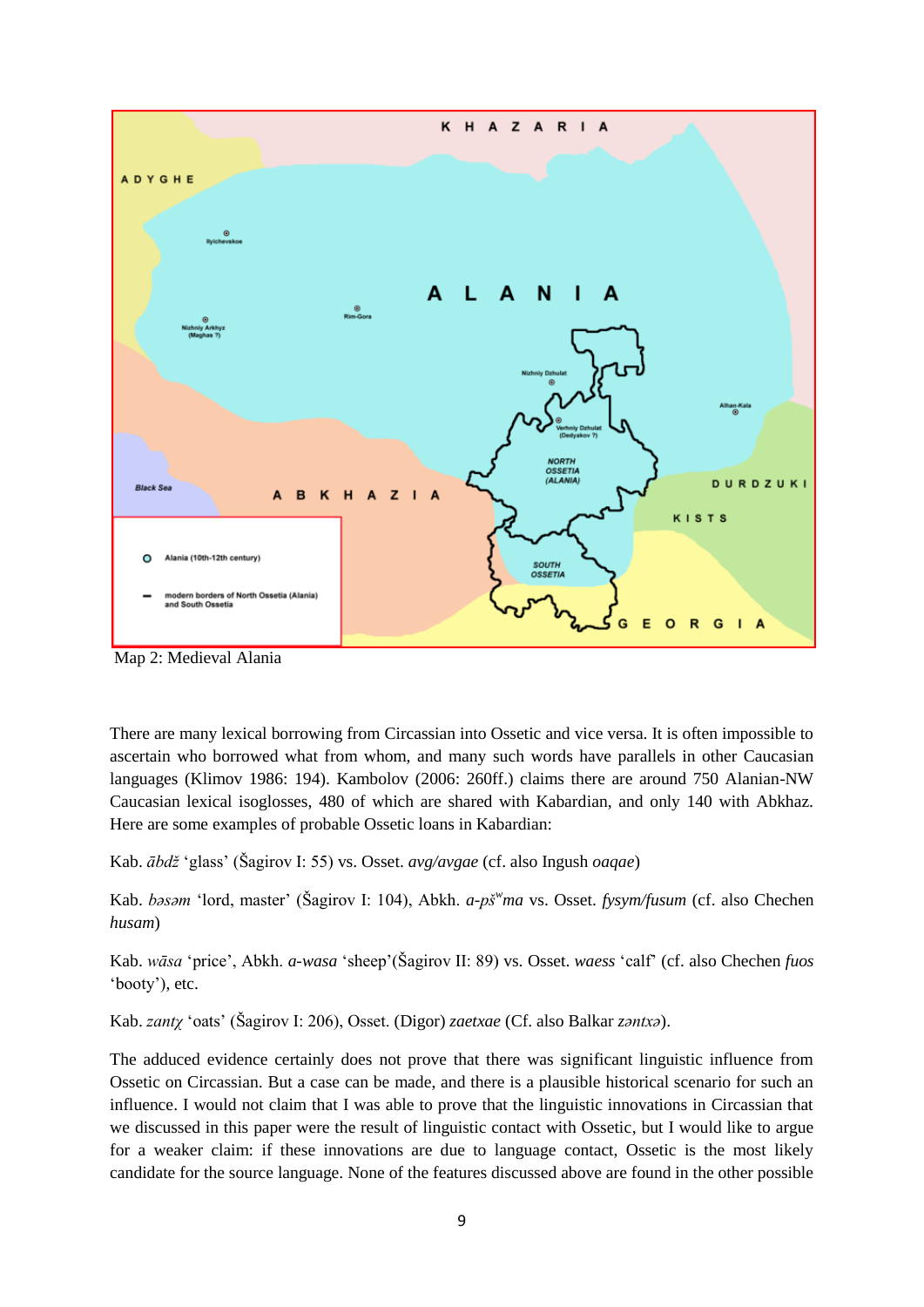candidates. The Nakh languages lack all of the discussed features, with the (rather trivial) exception of the two-way contrast in demonstratives that is attested in Ingush. The other candidate, the Karachay-Balkar language, came into the area too late (in the  $11<sup>th</sup>$  century) for it to exercise a significant influence on Circassian). However, it does show a few of the features we discussed in this paper: it has differential object marking (like Turkish), a fixed dynamic accent, and no gender.

#### **REFERENCES**

- Abaev, V. I. 1964. *A Grammatical Sketch of Ossetic*, Mouton: The Hague.
- Abdokov, A. I. 1981. *Vvedenie v sravnitel'no-istoričeskuju morfologiju abxazsko-adygskix i naxskodagestanskix jazykov*, Nal'čik: Kabardino-balkarskij Gosudarstvennyj Universitet.
- Aristava, Š. et alii 1968. *Grammatika abxazskogo jazyka*. *Fonetika i morfologija*, Suxumi: Alašara.
- Axvlediani, G. S. 1963. *Grammatika osetinskogo jazyka, I-II,* Ordžonikidze: Naučno-issledovatel"nyj institut pri Sovete ministrov Severo-osetinskoj ASSR.
- Balkarov, B. X. 1965. *Adygskie èlementy v osetinskom jazyke*, Nal"čik: Kabardino-balkarskij gosudarstvennyj universitet.
- Balkarov, B. X. 1979. *Vvedenie v abxazo-adygskoe jazykoznanie*, Nal'čik: Kabardino-balkarskij gosudarstvennyj universitet.
- Beljaev, Oleg 2010. "Evolution of case in Ossetic", *Iran and the Caucasus* 14: 287-322.
- Cheung, Johnny 2008. "The Ossetic case system revisited", in: A. Lubotsky et alii (eds.), *Evidence and Counter-Evidence, Festschrift Frederik Kortlandt, I,* Amsterdam: Rodopi, 87-105.
- Chirikba, Viacheslav A. 1996. *Common West Caucasian*. *The Reconstruction of its Phonological System and Parts of its Lexicon and Morphology,* Leiden. Research School CNWS.
- Chirikba, Viacheslav A. 2003. *Abkhaz.* München: Lincom.
- Colarusso, J. 1992. *A grammar of the Kabardian Language*, Calgary: University of Calgary Press.
- Colarusso, J. 2006. *Kabardian (East Circassian)*, München: Lincom Europa.
- Dybo, V. A. 1989. "Tipologija i rekonstrukcija paradigmatičeskix akcentnyx sistem", in: *Istoričeskaja akcentologija i sravnitel'no-istoričeskij metod*, Moscow: Nauka, 7-45.
- Erschler, D. 2009. "Possession marking in Ossetic: arguing for Caucasian influences", *Linguistic Typology* 13/3: 417-450.
- Hewitt, G. 1979. *Abkhaz,* Amsterdam: North Holland.
- Hewitt, G. 2004. *Introduction to the Study of the Languages of the Caucasus*, München: Lincom.
- Hewitt, G. 2005. "Northwest Caucasian", *Lingua* 115: 91-145.
- Hewitt, G. (ed.) 1989. *The Indigenous Languages of the Caucasus: the North West Caucasian Languages*, London.